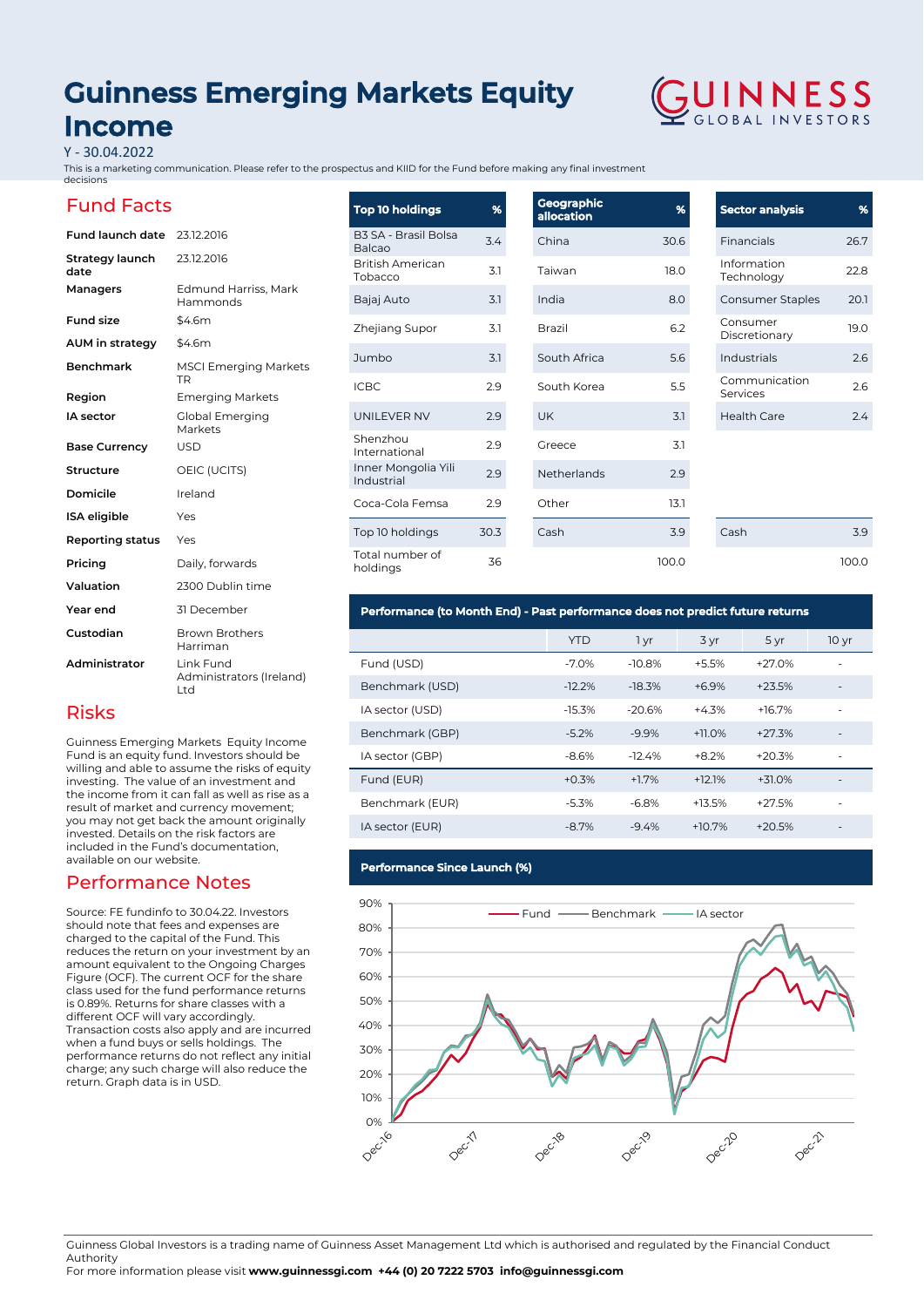# **Guinness Emerging Markets Equity Income**

Continued

# Fund Profile

### **Aim**

Income and long-term capital growth

### **Investment Case**

Provides exposure to dividend paying companies in Emerging Markets world-wide. Developing countries often offer faster growth due to factors including demographics, industrialisation, productivity gains and consumer spending. Value can be found in companies that have turned these themes into returns on capital above the cost of capital on a sustained basis.

#### **Process**

Quality: We look for companies that have sustained higher returns on invested capital which we believe are likely to persist. Value: We look for companies whose shares underprice the likely persistence of those returns on capital. Dividends: We look for companies that can grow their dividends.

#### **Portfolio**

Conviction: through a concentrated, equally weighted portfolio of 36 stocks, rebalanced periodically and managed on a one-in/oneout basis. Low turnover; minimum \$500m market cap; no benchmark-driven constraints on sector and regional weightings.

#### **Investment Policy**

An equity fund investing primarily in dividend paying companies that derive at least 50% of their revenues from business activities primarily in emerging markets countries.

The Fund is actively managed and uses the MSCI Emerging Markets Index as a comparator benchmark only.

### **Share classes** Class Currency Acc/Dist OCF Maximum Initial Charge ISIN Bloomberg Y EUR Acc EUR Acc 0.89% 5% IE00BYV24S87 GUEMXEA ID Y EUR Dist EUR Dist 0.89% 5% IE00BYV24T94 GUEMXED ID Y GBP Acc GBP Acc 0.89% 5% IE00BYV24Q63 GUEIXGA ID Y GBP Dist GBP Dist 0.89% 5% IE00BYV24R70 GUEMXGD ID Y USD Acc USD Acc 0.89% 5% IE00BYV24V17 GUEMXUA ID Y USD Dist USD Dist 0.89% 5% IE00BYV24W24 GUEMXUD ID

GUINNESS

Other share classes at other fee structures and currencies exist. Not all share classes are registered for sale in all countries where the Fund is registered for sale.





The risk and reward indicator shows where the fund ranks in terms of its potential risk and return. The higher the rank the greater the potential reward but the greater the risk of losing money. The shaded area in the table<br>shows this fund's rank. The fund is ranked as higher risk as its price has shown high fluctuations historical This is based on how investments have performed in the past and you should note that the fund may perform differently in the future and its rank may change. Historical data may not be a reliable indicator for the future.

| Calendar Year Performance - Past performance does not predict future returns |          |      |                                                  |      |      |                          |      |      |      |      |
|------------------------------------------------------------------------------|----------|------|--------------------------------------------------|------|------|--------------------------|------|------|------|------|
|                                                                              | 2021     | 2020 | 2019                                             | 2018 | 2017 | 2016                     | 2015 | 2014 | 2013 | 2012 |
| Fund (USD)                                                                   | $+3.1%$  |      | +6.7% +18.8% -15.1% +37.7%                       |      |      |                          |      |      |      |      |
| <b>Benchmark</b><br>(USD)                                                    |          |      | $-2.5\%$ $+18.3\%$ $+18.4\%$ $-14.6\%$ $+37.3\%$ |      |      | $\overline{\phantom{a}}$ |      |      |      |      |
| IA sector (USD)                                                              | -14%     |      | +17.3% +20.7% -16.9% +36.2%                      |      |      |                          |      |      |      |      |
| Benchmark<br>(GBP)                                                           | $-16%$   |      | +14 7% +13 9% -9 3% +25 4%                       |      |      |                          |      |      |      |      |
| IA sector (GBP)                                                              |          |      | $-0.5\%$ $+13.7\%$ $+16.0\%$ $-11.8\%$ $+24.4\%$ |      |      | ٠                        |      |      |      |      |
| Fund (EUR)                                                                   | $+10.9%$ |      | $-2.2\%$ $+21.0\%$ $-10.8\%$ $+21.0\%$           |      |      | $\overline{\phantom{a}}$ |      |      |      |      |
| Benchmark<br>(EUR)                                                           | +4 9%    |      | +8.5% +20.6% -10.3% +20.6%                       |      |      |                          |      |      |      |      |
| IA sector (EUR)                                                              | $+61%$   |      | +7.6% +22.9% -12.8% +19.7%                       |      |      |                          |      |      |      |      |